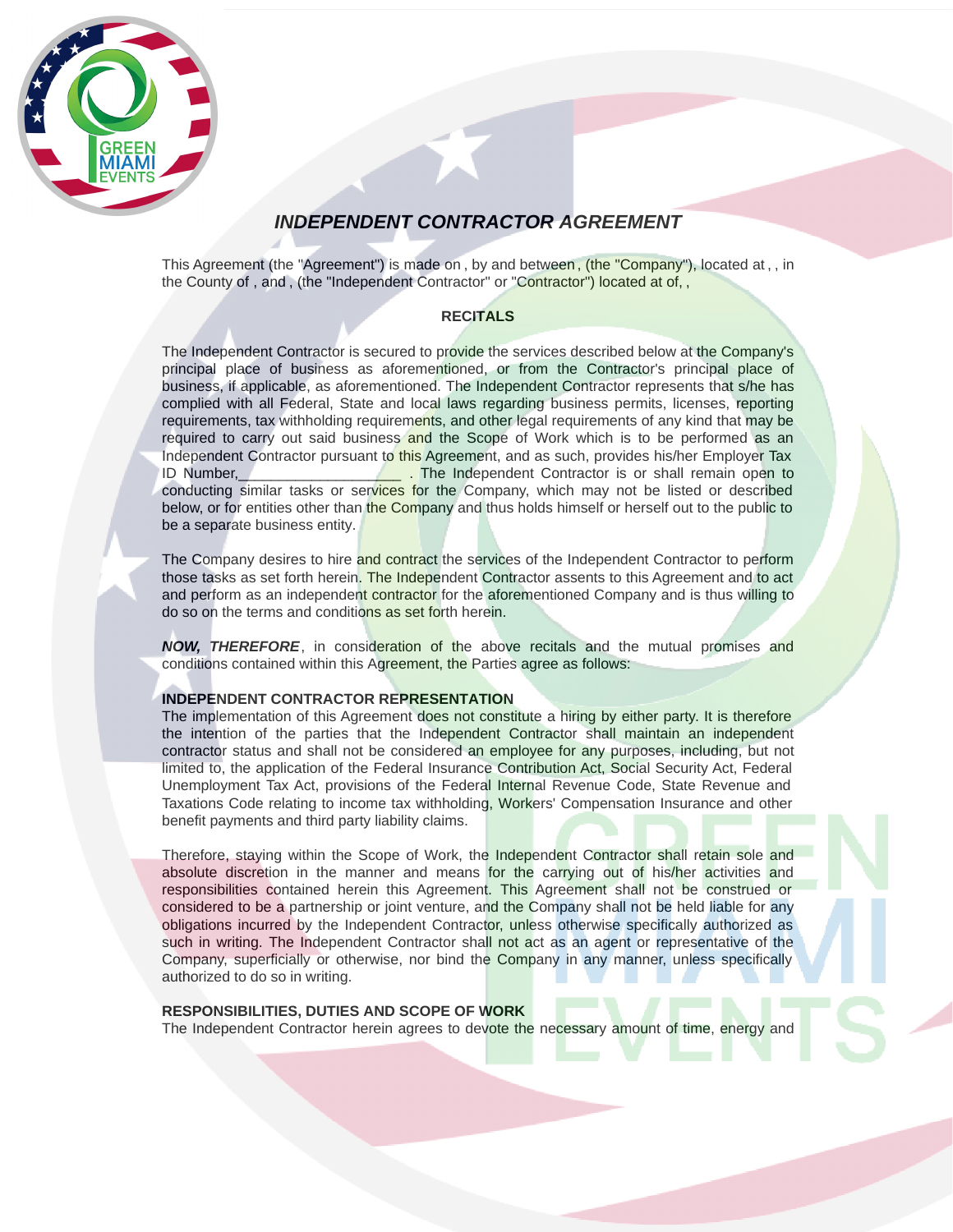attention required to satisfactorily complete, conclude and/or archive the following duties/responsibilities:

It is expected that the above detailed services, tasks and responsibilities shall be completed by, barring any reasonably unforeseeable circumstances.

FURTHERMORE, the Independent Contractor shall perform any and all responsibilities and duties that may be associated within the Scope of Work set for above, including, but not limited to, work which may already be in progress or any related change orders. The Independent Contractor shall have full discretion within the Scope of Work but shall not engage in any activity which is not expressly set forth by this Agreement without first obtaining prior written authorization.

## WORK SCHEDULE

The Independent Contractor shall be responsible to the owner(s) and/or manager(s) of the Company .

Any directions or advice provided to the Independent Contractor regarding the Scope of Work shall be considered a suggestion only and not an instruction.

#### **COMPENSATION**

The Independent Contractor shall be entitled to full compensation for the performance of those tasks, responsibilities and/or duties related to the Scope of Work as follows:

Compensation Terms: Total Compensation Amount:

Said compensation shall become due and payable to the Independent Contractor upon receipt of an invoice by the Company and payable pursuant to the following schedule and method:

Compensation Schedule: Compensation Method:

#### TAX WITHHOLDING

The Independent Contractor acknowledges and recognized that it shall complete and return to the Company an IRS Form 1099 and related tax statements, and shall be required by law to file corporate and/or individual tax returns, and to pay said taxes pursuant to all provisions of applicable Federal, State and Local laws. The Independent Contractor herein pledges and agrees to indemnify the Company for any damages or expenses, including any related attorney's fees, and legal expenses incurred by the Company as a result of Independent Contractor's failure to make such required payments. Upon the Company's reasonable request, the Independent Contract shall provide proof of required tax payments.

## NON-DISCLOSURE AND NON-COMPETE

#### Representation and Warranties

The Independent Contractor represents and warrants that his/her relationship with the Company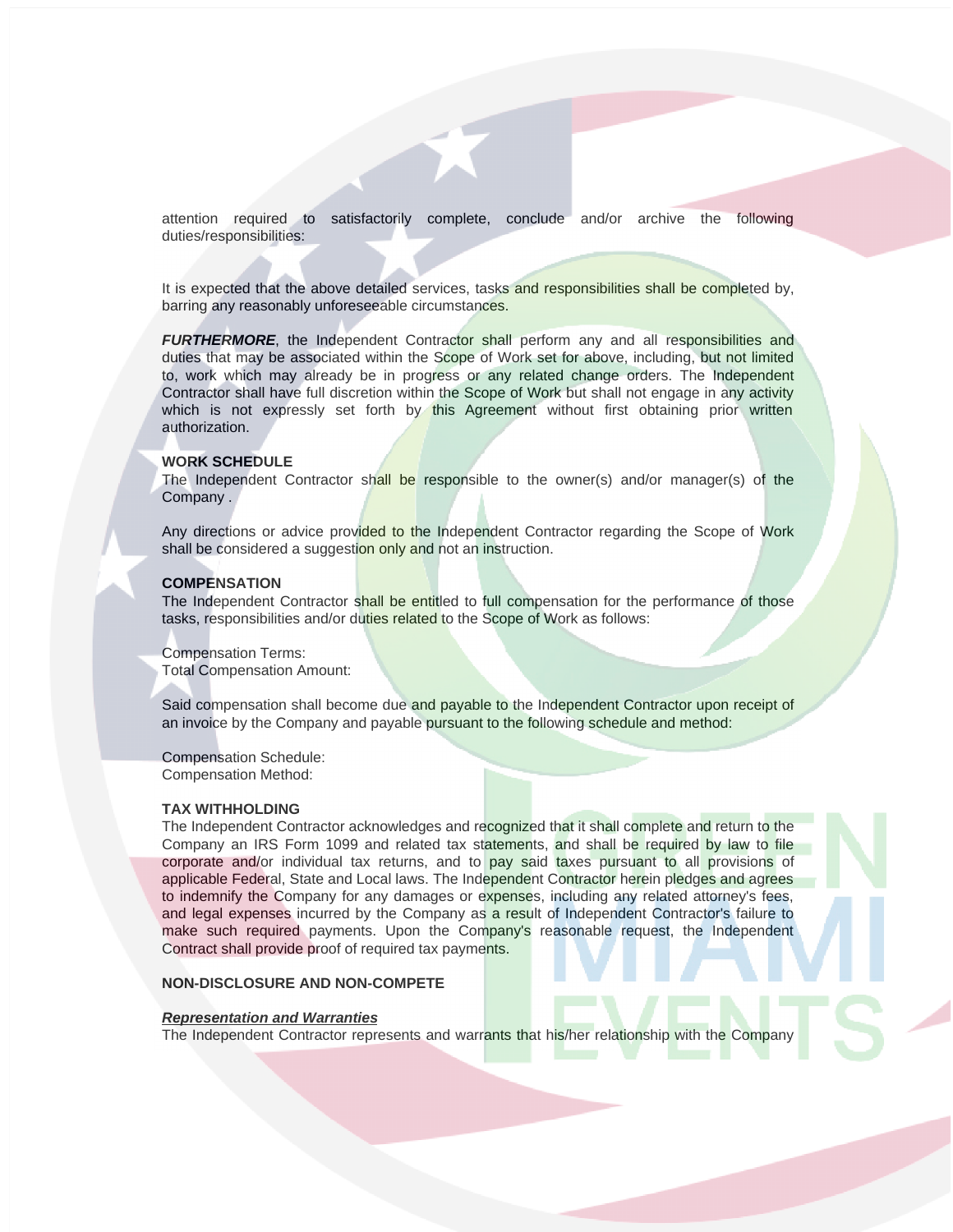will not cause or require that s/he breach any obligation to the agreement of or confidence related to any confidential, trade secret and/or proprietary information of any other person, company or entity. Furthermore, the Independent Contractor acknowledges that a condition of the relationship is s/he has not brought and will not bring or use in the performance of his or her duties at the premises of the Company any proprietary or confidential information, whether or not in writing, of a former contracted company without that company's written permission or authorization. The breach of this condition shall result in automatic termination of the relationship as of the time of the occurring breach. Except as otherwise noted on the back of the signature page hereof, there are no inventions heretofore made or conceived by the Independent Contractor that the Independent Contractor deems to be excluded from the scope of this Agreement and Independent Contractor hereby releases the Company from any and all claims by the Independent Contractor by reason of any use by Company from any invention heretofore made or conceived by the Independent Contractor.

#### Non-Partnership or Ownership Clause

Neither the Independent Contractor nor any of his/her representatives, agents or principals shall become or be considered an owner, partner, joint venture with or agent of the Company or any of its subsidiaries, affiliates or related companies or businesses by reason of this Agreement or their relationship with the Company unless otherwise declared or stipulated in a separate written agreement that has be signed and dated by all parties. Neither the Company, Independent Contractor nor any representative, agent, principal, officer or anyone who may be retained by the Independent Contractor shall have any authority to bind the other in any respect unless otherwise set forth in a separate written agreement which has been signed and dated by all parties.

#### **EXECUTION**

During and throughout the course of employment by the Company, and upon the request of and without any compensation other than that which is herein contained and provided, but at no expense to the Independent Contractor, the Independent Contractor shall execute any documents and take action which the Company may deem necessary or appropriate to ensure the implementation of all the provisions of this Agreement, including without limitation, assisting the Company in obtaining and/or maintaining any patents, copyrights or similar rights to any Proprietary Information assigned and allocated to the Company.

The Independent Contractor further agrees that the obligations and undertakings herein stated within this section shall continue beyond termination of employment for any reason by the Company; however, should the Independent Contractor be called upon for any such assistance after termination of employment, then the Independent Contractor shall be entitled to fair and reasonable payment in addition to reimbursement of any expenses which may have been incurred at the request of the Company.

#### TERM AND TERMINATION OF AGREEMENT

This Agreement shall be terminated at the conclusion of the Scope of Work or on

## LICENSING AND WORKERS' COMPENSATION COVERAGE

The Independent Contractor herein agrees to promptly provide to the Company proof of the necessary licensing status that may be required to perform the Scope of Work in accordance with the terms and conditions of this Agreement and Workers' Compensation Coverage where required by law.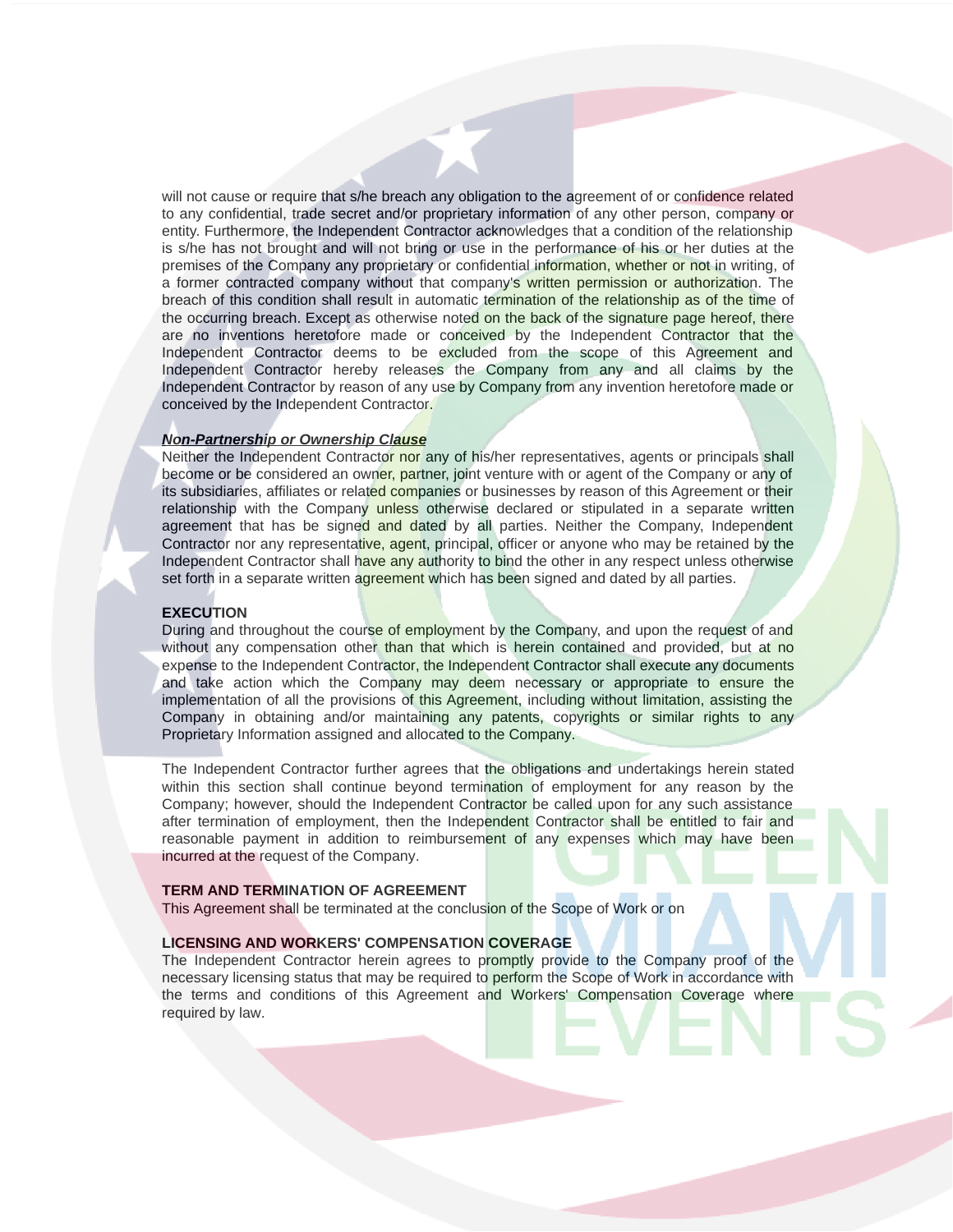## INDEPENDENT CONTRACTOR EMPLOYEES

All persons which have been hired by the Independent Contractor to assist in the performance of the duties, tasks and responsibilities that are necessary to complete the Scope of Work, shall be considered the employees of the Independent Contractor, unless otherwise specifically noted in an agreement signed by all parties.

#### **NOTICES**

Any and all notices, which may be required hereunder by any party to the other party, shall be executed by either personal delivery in writing, or by mail, registered or certified, postage pre-paid with a return receipt requested. Mailed notices must be addressed to the parties at the addresses herein contained in this Agreement. However, each party may change their address, thus requiring written notice of such change of address in accordance with this section. Any hand delivered notice shall be deemed communicated as of actual receipt; mailed notices shall be deemed communicated after five (5) days of mailing. The Independent Contractor herein agrees to keep the Company informed of any change of business and/or mailing addresses, as well as telephone, facsimile, email, pager number or any other relevant means of contact and communication.

#### INJUNCTIVE RELIEF

The Independent Contractor herein acknowledges (1) the unique nature of the protections and provisions established and contained within this Agreement, (2) that the Company shall suffer irreparable harm if the Independent Contractor should breach any of said protections or provisions, and (3) that monetary damages would be inadequate to compensate the Company for said breach. Therefore, should the independent Contractor cause a breach of any of the provisions contained within this Agreement, and then the Company shall be entitled to injunctive relief, in addition to any other remedies at law or equity, to enforce such provisions.

#### INDEMNIFICATION

The Independent Contractor shall defend, indemnify, hold harmless, and insure the Company from any and all potential damages, expenses or liabilities which may result from or arise out of any negligence or misconduct on part of the Independent Contractor, or from any breach or default of this Agreement which may be caused or occasioned by the acts of the Independent Contractor. The Independent Contractor shall also insure that all of its employees and affiliates take all actions necessary to comply with all herein contained terms and conditions established and set forth in this Agreement.

#### ENTIRE AGREEMENT

This Agreement shall be considered a separate and an independent document of which it shall supersede any and all other Agreements, either oral or written, between the parties hereto, except for any separately signed Confidentiality, Trade Secret, Non-Compete or Non-Disclosure Agreements to the extent that these terms are not in conflict with those set forth herein.

## REPRESENTATION

All parties to this Agreement herein acknowledges that no representation, inducements, promises or other agreements, orally or otherwise, have been made by any party hereto, or by anyone action on behalf of any party hereto, which are not included herein, and that no other agreement, statement or promise not contained within this Agreement shall be valid or binding. Any alteration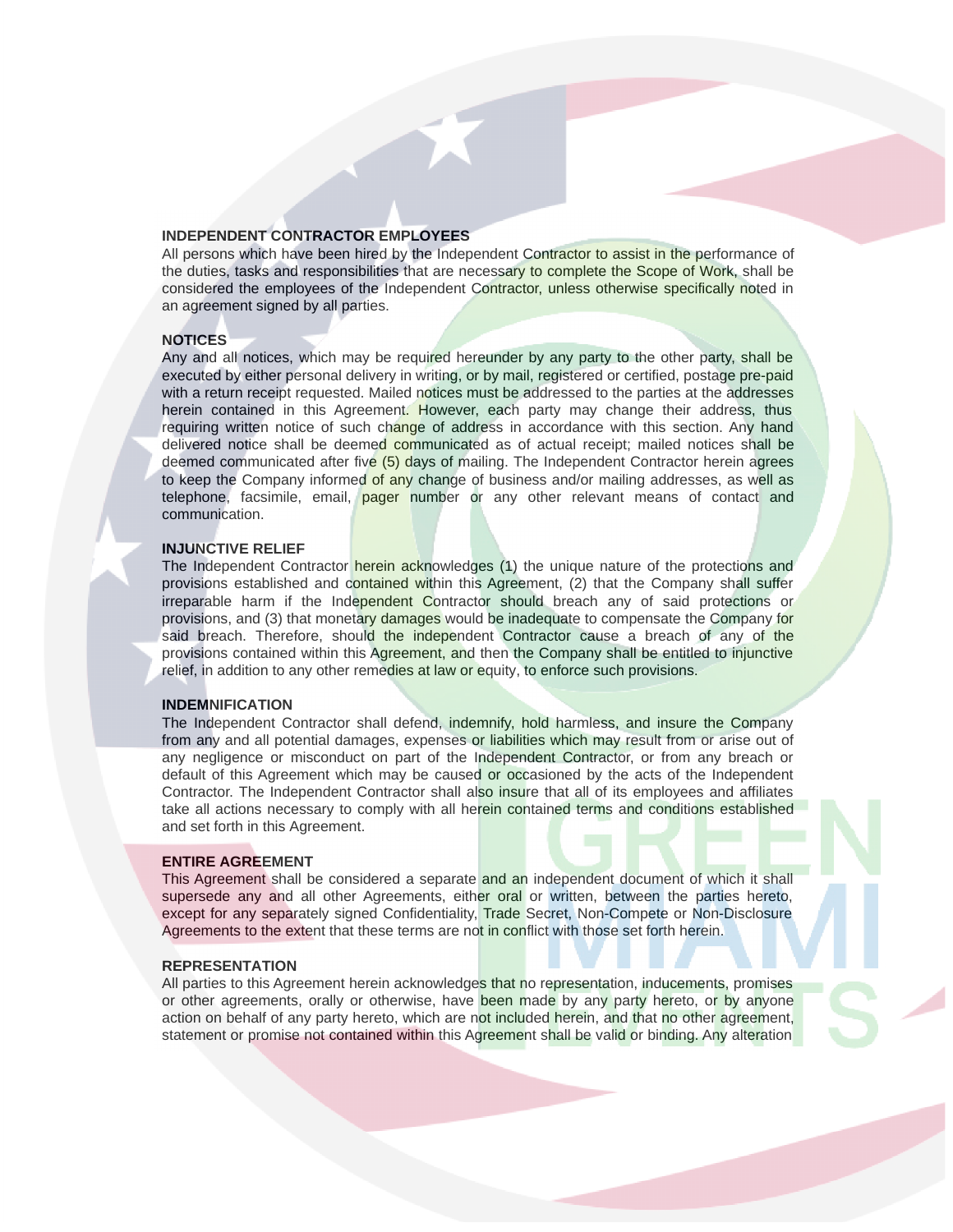or modification of this Agreement shall be effective only when done so in writing, signed and dated by all parties hereto.

#### **SEVERABILITY**

Should any term, condition, or provision of this Agreement be deemed or held to be invalid or unenforceable for any reason, those remaining terms, conditions and provisions shall remain valid and enforceable. Should a court of law determine that any term, condition or provision of this Agreement is invalid or unenforceable, but that by limiting such term, condition or provision it would become valid and enforceable, then such term, condition and/or provision shall be deemed to be written, construed and enforced as so limited.

#### CONTINUING EFFECTS

The Independent Contractor's obligations with regards to all trade secrets and confidential information, shall continue to be in effect beyond the scope of the relationship as aforementioned, and said obligations shall continue to be binding upon not only the Independent Contractor, but the spouse, affiliates, assigns, *heirs*, executors, administrators and/or other legal representatives as well.

## COUNTERPARTS

This Agreement, at the discretion of the parties herein, may be executed in counterparts, each of which shall be deemed an original and all of which together shall constitute a single integrated document.

## **SEVERABILITY**

In the event that any provision, clause, sentence, section or other part of the Contract is held to be invalid, illegal, inapplicable, unconstitutional, contrary to public policy, yoid or unenforceable in law to any person or circumstance, the balance of the Agreement shall nevertheless remain in full force and effect so long as the Purpose of the Agreement is not affected in any manner adverse to either party..

#### **MODIFICATIONS**

All parties have the option to modify this Agreement, and as such may be modified in writing and executed by the party to this Agreement against whom such modification is sought.

#### WAIVER

If either party fails to enforce any provision contained within this Agreement, it shall not be construed as a waiver or limitation of that party's right to subsequently enforce and compel strict compliance with every provision of this Agreement.

#### DRAFTING AMBIGUITIES

All parties to this Agreement have reviewed and had the opportunity to revise this Agreement, have had the opportunity to have legal counsel review and or revise this Agreement. The rule of construction that ambiguities are to be resolved against the drafting party shall not be employed in the interpretation of this Agreement or of any amendments or exhibits to this Agreement.

## JURISDICTION AND VENUE

This Agreement is to be construed pursuant to the current laws of the State of Jurisdiction and venue for any claim arising out of this Agreement shall be made in the State of, in the County of.